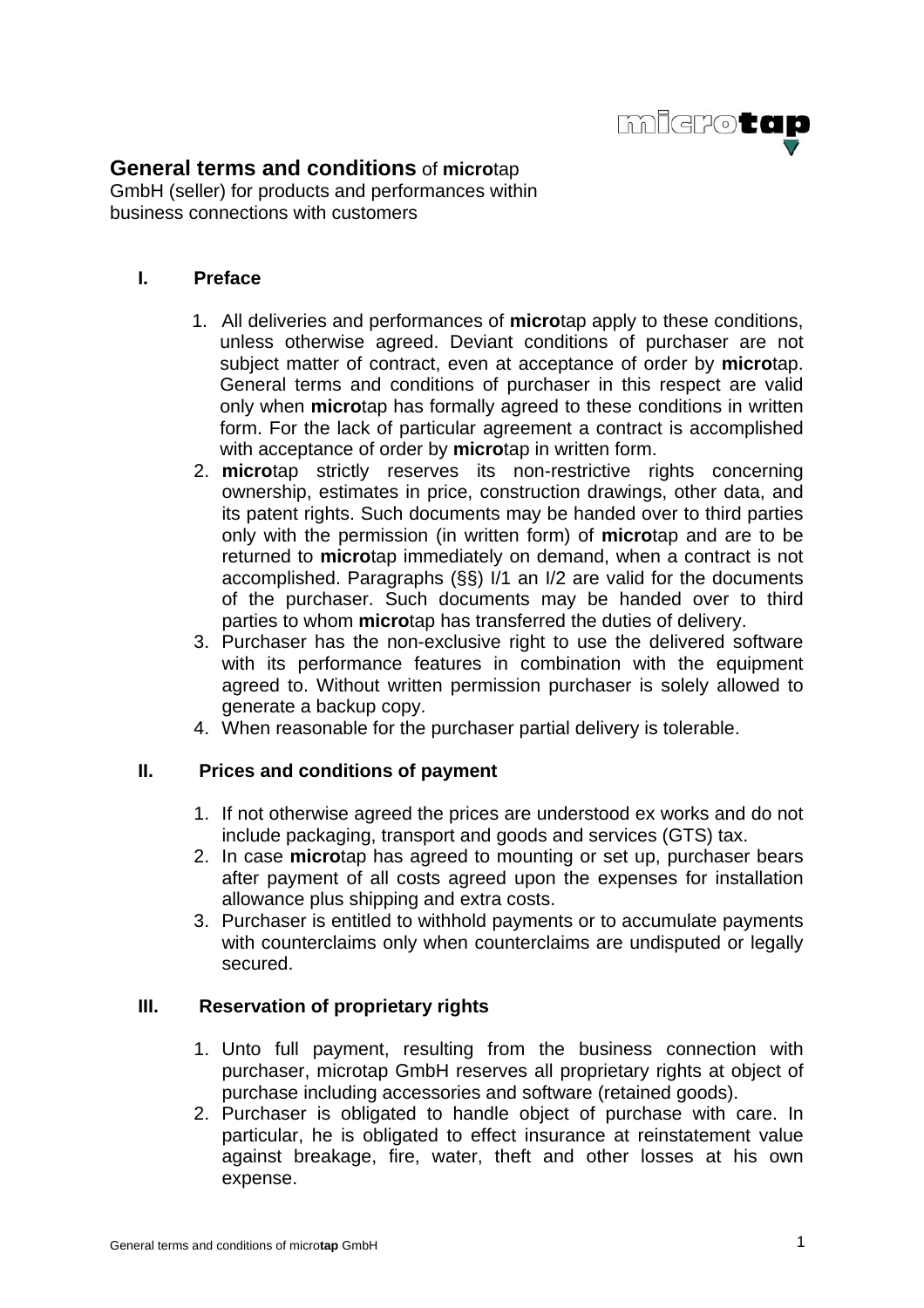- 3. At attachment of objects of purchase or other interference by third parties purchaser is obligated to inform microtap GmbH without delay in order that microtap can take action accordant to § 771 ZPO. If third party is not able to refund legal and other expenses accordant to § 771 ZPO, purchaser is liable for all defects.
- 4. Purchaser is authorized to sell object of purchase in the regular course of business; already now he assigns all claims up to the final amount of invoice including sales tax, which due to sale accrue from sub-purchaser or third parties, to microtap GmbH. Despite assignment of claim purchaser is authorized to collect payment him self. The authorization of microtap GmbH to collect payment herself will remain unaffected. microtap GmbH however is obligated not to collect payment herself as long as purchaser complies with payment obligations due to sale accrue without delay of payment, and, in particular, no insolvency proceedings are applied for. If this however is the case, microtap GmbH can demand of purchaser to disclose payment request and debtor to microtap GmbH, to disclose all information necessary for collection of payment, to hand over the appropriate documents and to inform the debtors (third parties) about the assignment of claim.
- 5. At non-contractual behaviour of purchaser, in particular delay of payment, microtap GmbH is entitled to withdraw object of purchase. The withdrawal of object of purchase is tantamount to cancellation of contract. After withdrawal of object of purchase microtap GmbH is entitled to its utilization, the proceeds of sale minus appropriate administrative expenses will be taken into account of purchaser.
- 6. microtap GmbH is obligated to unblock securities to which she is entitled to – at purchaser's request insofar, as realizable valuation of securities do not exceed the requests which are to be secured for more than 10 %, whereas the assortment of the securities to be unblocked is up to microtap GmbH.
- 7. An insolvency proceeding of purchaser entitles microtap to withdraw from contract and to demand immediate return of delivered goods.

# **IV. Terms of delivery; delay**

- 1. Terms of delivery are only binding, when purchaser has provided all documents required and has kept all the conditions of contract agreed upon. If purchaser does not comply with the requirements in time, terms of delivery may be altered accordingly. This does not apply when delay is due to **micro**tap.
- 2. In case of failure to comply with terms due to force majeure (mobilisation, act of war, civil disturbance, act of terror, strike, lock out or comparable acts) terms are extended accordingly.
- 3. In case of delay in delivery due to **micro**tap, purchaser who gives evidence of loss may demand a price reduction of 0.5 % of the product delayed for each complete week, not exceeding a maximum of 5% of the price in total. Further claims due to delay, even if legally permissible, are excluded. Purchaser's lawful withdrawal from contract is possible only, when delay is due to **micro**tap. On demand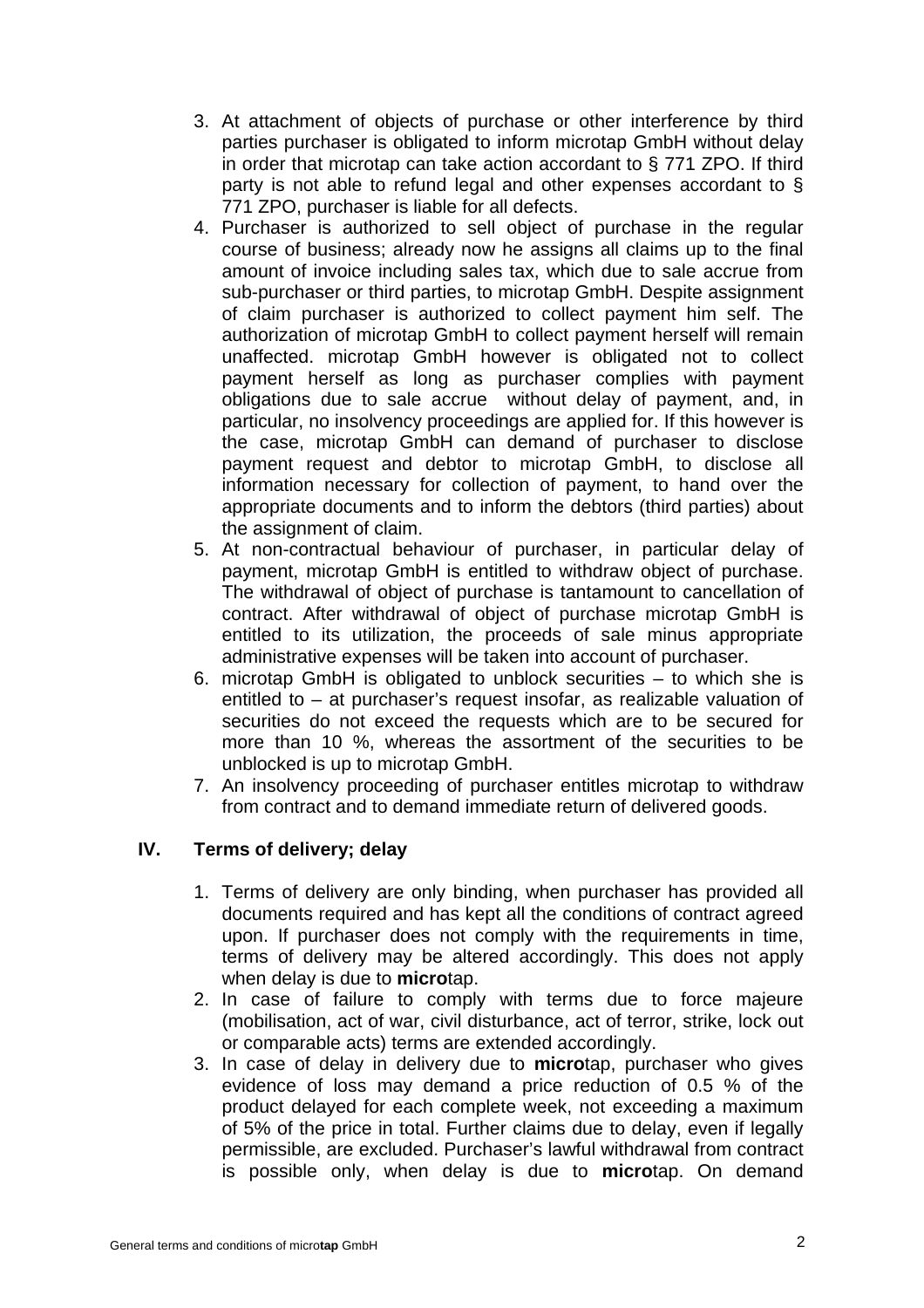purchaser is liable to immediately declare whether he wants to keep up with contract despite delay or withdraw from contract.

4. When due to purchaser, after readiness of dispatch, shipping and delivery are postponed longer than one month, **micro**tap may charge a warehouse rent of 0.5 % per month, not exceeding a maximum of 5% of the sales price in total. At default of acceptance for more than one month **micro**tap is entitled to withdraw from contract and to claim for damage caused by delay.

## **V. Passing of risk**

- 1. On delivery the risk passes over to purchaser
- a. on delivery without set up or mounting when merchandise has been shipped to - or has been picked up by - carrier. On request and at the expense of purchaser **micro**tap will insure the merchandise against the common risks of transportation
- b. on delivery including set up or mounting in purchasers factory or, when agreed upon, after testing run.
- 2. In case delivery (…) is delayed due to purchaser the risk passes over to purchaser.

### **VI. Set up, mounting; acceptance**

Unless otherwise agreed set up and mounting are subject to following regulations.

- 1. Purchaser is obligated to provide at his own expense:
- a. Qualified personnel and assistants or staff members to be trained (trainees) and the required production equipment, e.g. tools, lubricants, work pieces.
- b. Mounting equipment e.g. electric current (230 V/50 Hz) compressed air  $(4 - 6 \text{ bars/psi})$
- c. running water, proper illumination, heating
- d. proper safety device; accident prevention regulations are to be considered.
- 2. Before set up/mounting all devices must be on hand so that set up/ mounting can take place at the time agreed upon.
- 3. In case of delay due to purchaser, additional costs (stand by time, extra travel) have to be met by him.
- 4. When after set up/mounting **micro**tap asks for an acceptance certificate purchaser has to provide this within three days. Otherwise, or when product is put into operation, acceptance is automatically agreed on.

#### **VII. Acceptance**

Due to minor lacks purchaser is not entitled to refuse acceptance. Part deliveries are tolerable.

#### **VIII. Defects of quality**

For defects of quality **micro**tap is liable as follows: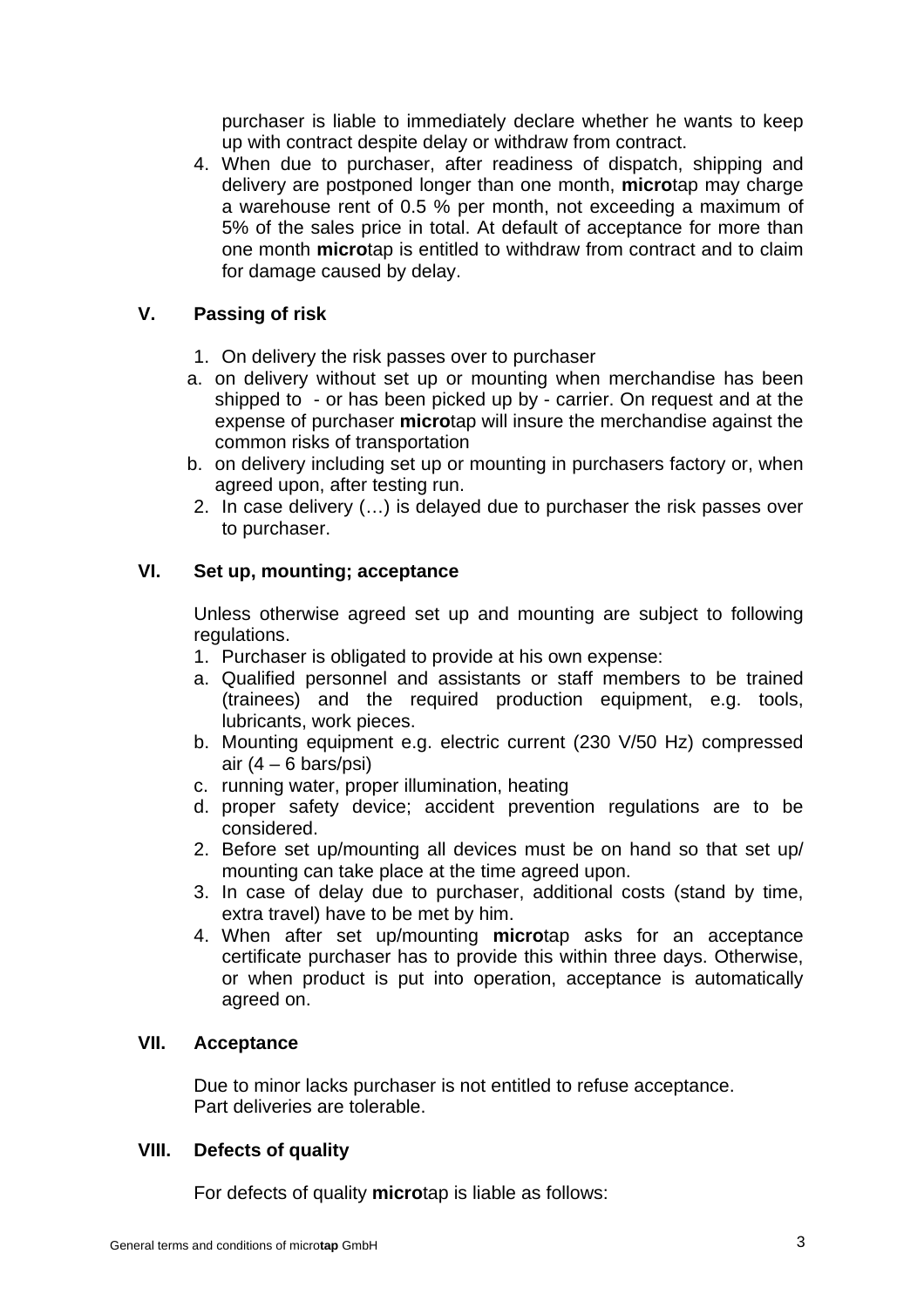- 1. Provided that it's cause was already existent at the time of passing of risk, all parts or attainments which show defects of quality within the period of limitation are to be replaced or mended and delivered free of charge. (…)
- 2. Warranty claims are limited to a period of twelve months. This is invalid when law imperatively sets forth a longer period, and in case of damage to life, body or physical health when **micro**tap has caused damage deliberately or through gross negligence, moreover invalid at fraudulent concealment of a defect. Legal regulations on suspension or restart of the period of limitation remain unaffected.
- 3. Purchaser is obliged to give written notice to **micro**tap of material defects without delay.
- 4. Purchaser's payments may be withheld only when warrantable claims have been asserted. The amount of deduction must be in adequate proportion to claim. If claims are effected wrongly, **micro**tap is entitled to reclaim expenditures.
- 5. Initially **micro**tap must be given the opportunity to improve efficiency within adequate time.
- 6. In case rectification fails after a second try, the purchaser regardless of other claim for replacement according to § XI. is entitled to withdraw from contract or to reduce payment.
- 7. Warranty claims fail with minor variations of composition agreed upon, with minor disturbance of usability, natural abrasion or with damages after passing of risk due to faulty set up and faulty usage, noncompliance with user's manual, faulty production equipment or faulty environmental influences as well as irreproducible software mistakes. Also alterations, modifications or improper repair work through purchaser or third parties cause warranty exclusion.
- 8. When subject matter after delivery has been moved to another place, purchaser's claims for necessary expenditure due to the reason of supplementary performance, particularly with regard to costs of transport, labour, and material, are excluded unless otherwise agreed upon.
- 9. Claims for damages are covered in § XI (further claims for damages). Purchaser's claims in excess thereof against **micro**tap and auxiliary personnel due to defect of quality as ruled in § 8 are excluded.

# **IX. Industrial property right and copyright, defect of title**

- 1. If not otherwise agreed upon **micro**tap is obliged to keep its products and performances free from industrial property rights (copyrights) only in the country to which the products/performances have been delivered. In case a third party righteously claims damage due to a violation of these rights, **micro**tap is liable to the purchaser for the period of time as ruled in § VIII./2 as follows:
	- a. **micro**tap will effect at it's own choice and costs a right of use and enjoyment for the products and performances delivered or will alter the products accordingly, that no industrial property rights are violated any more. If under adequate conditions such is not possible, purchaser is entitled to withdraw from contract or to reduce the purchasing price.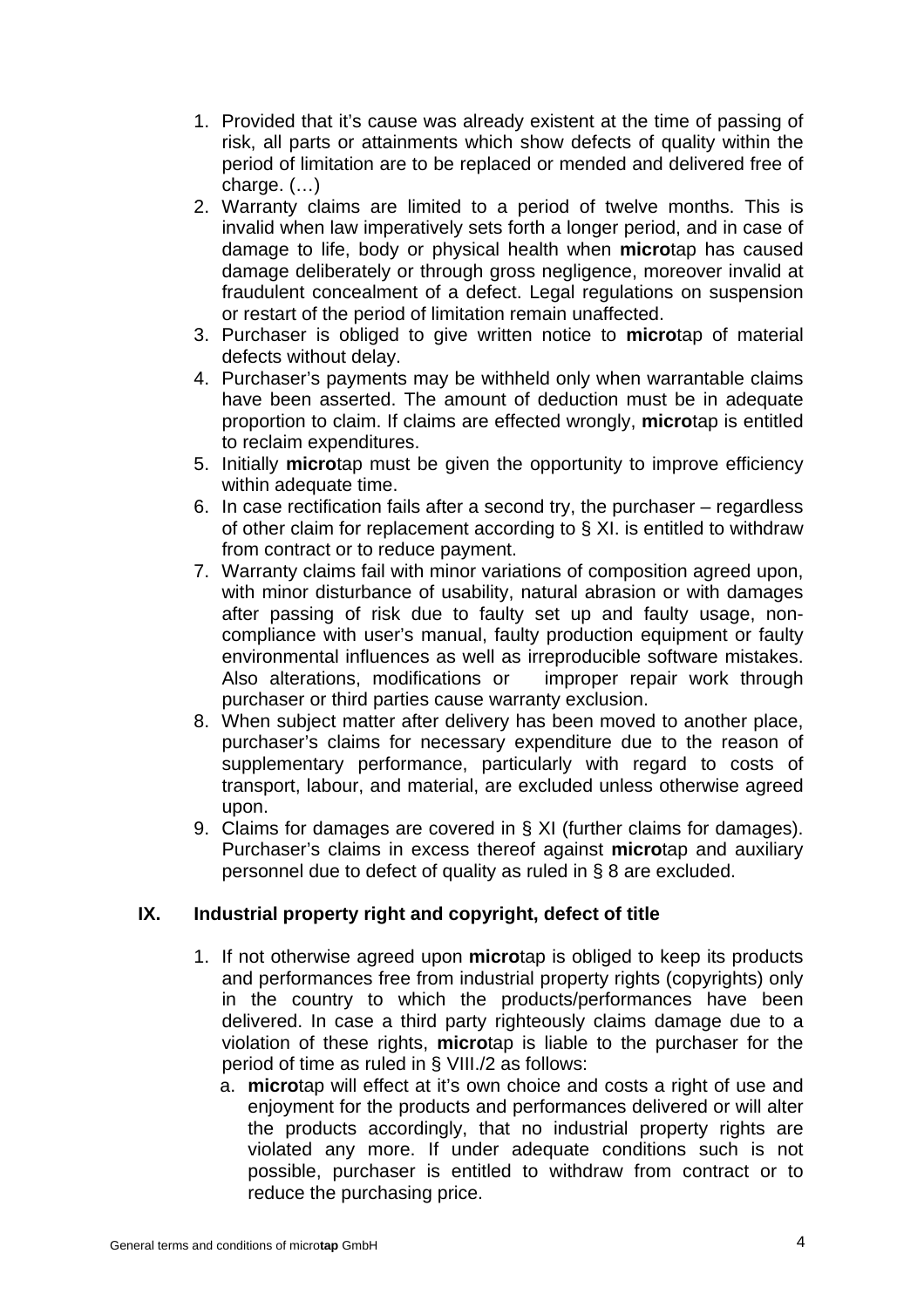- b. **micro**tap's obligation to pay for damages is ruled in § XI.
- c. The liabilities of **micro**tap mentioned above apply only, when purchaser informs **micro**tap immediately of a third party's claims in written form and has not acknowledged a violation of rights and leaves all kind of prevention and settlement to **micro**tap as a subject of reserved rights. In case purchaser stops working with the delivered product in order to minimize damage or out of an other important reason he is obliged to point out to third party that with the cease of production no violation of rights is admitted
- 2. Claims of purchaser are excluded when he himself is responsible for violation of rights.
- 3. Furthermore, claims are excluded when violations of rights are caused by certain specifications of purchaser, by application of product in unpredictable way or when purchaser has altered product or when product runs in combination with other products, which were not delivered by **micro**tap.
- 4. In case of violation of rights regarding purchaser's claims as ruled in § IX/ 1/a regulations apply to § VIII/4, 5 and 9.
- 5. In case of other defects of title regulations apply to § VIII.
- 6. Due to defect of title further claims of purchaser or claims regulated differently as mentioned in § IX vs. **micro**tap and its auxiliaries are excluded.

### **X. Unenforceability of performance, adaptation of contract**

- 1. In case of impossibility of performance before passing of risk purchaser is entitled to withdraw from contract. Legitimate interest provided, purchaser is also entitled to withdraw when parts of purchase/delivery are impossible to be performed. If legitimate interest does not apply purchaser is obligated to pay contract price for partdelivery. This also applies in case of disability. If impossibility or disability occurs in default of acceptance, for which purchaser is solely or predominantly responsible, he still is legally obligated to pay.
- 2. As far as delivery is impossible purchaser is entitled to demand on compensation for damages unless **micro**tap is not responsible for impossibility of performance. Purchaser's claim for damages however is limited to 10 % of total value of those parts of delivery, which could not be put in operation. This does not apply unless liability is compulsory in cases of deliberateness, gross negligence or in cases of damage to life, body, or physical health. Purchaser's right to withdraw from contract remains unaffected.
- 3. Provided that unpredictable events in terms of § IV/2 substantially change the commercial relevance or the matter of delivery, or show considerable influence on the enterprise of **micro**tap, the contract is to be adapted under consideration of bona fide. Unless economically justifiable **micro**tap reserves the right to withdraw from contract. In such a case **micro**tap (…) has to inform the purchaser immediately and without delay, even if a prolongation of delivery has been agreed upon.